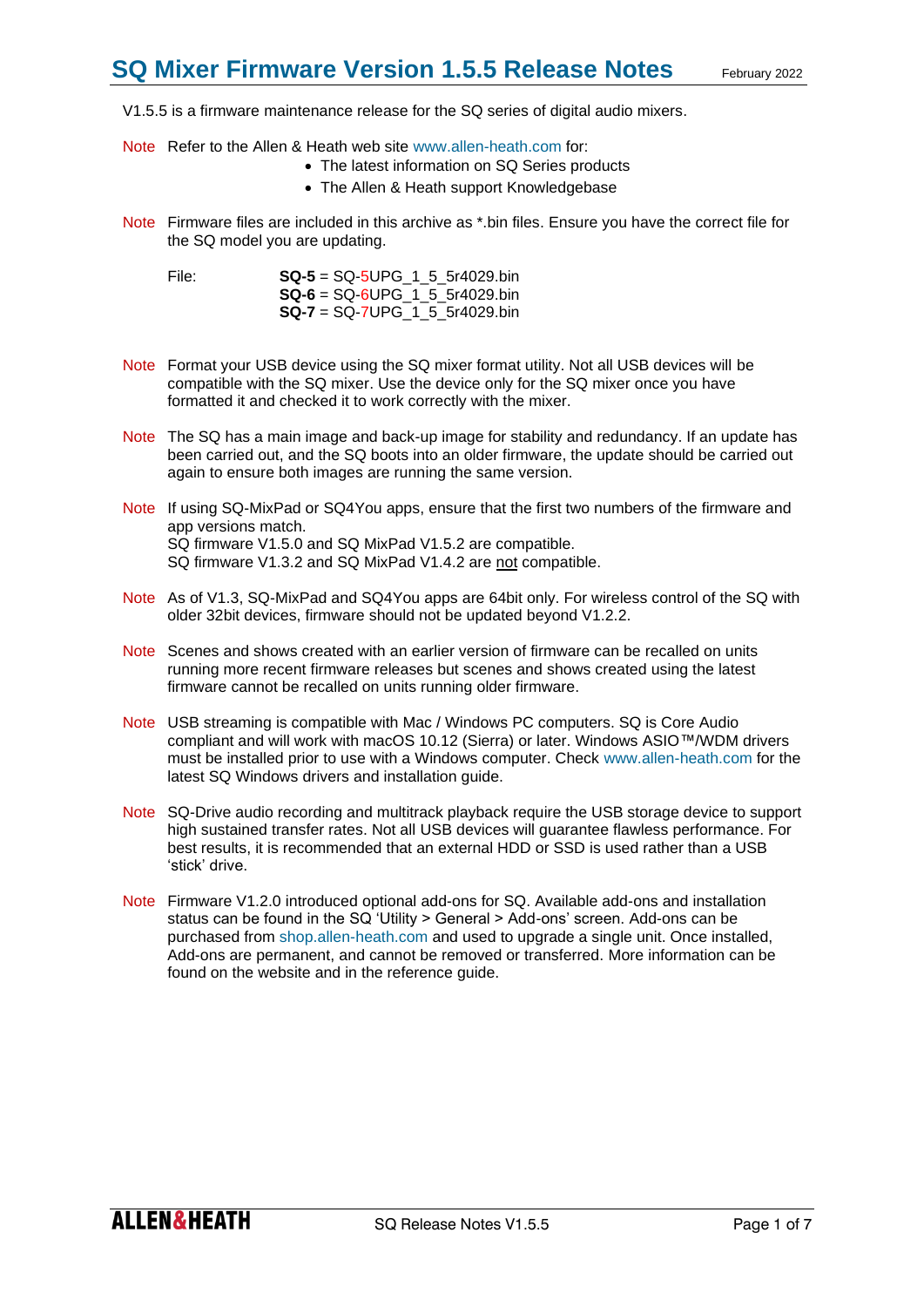# **V1.5.5**

# **Additional Features:**

SQU-1841: Support for AR2412, AR84 and AB168 following component changes.

SQU-1842: Support for DX164W following component changes.

SQU-1847: Support for DX-32 following component changes.

# **Known issues – SQ-Drive:**

Loss of power or unplugging a device during multi-track or stereo record may result in the current recording being lost.

# **Known issues – Audio not passing when attempting to load an unavailable add-on:**

When loading a show which uses an add-on not available in the installed firmware, a default processing unit will be loaded, but audio will not pass until the processing has been switched out. This can happen when a show saved on newer firmware is loaded into an SQ running older firmware.

# **Known issues – Incorrect sync with MixPad when Mixer Config is changed:**

Adjusting the Mixer Config on the desk will cause issues in the SQ-MixPad I/O Patch screen until the app has been disconnected and reconnected. For this reason, SQ-MixPad should only be connected after Mixer Config settings have been applied at the desk.

# **Known issues – Loaded MixPad Offline show not copied when updating on PC/Mac:**

When updating the SQ MixPad app on a PC or Mac, the show loaded in Offline mode is not automatically copied across to the new version. Best practice is to store the currently loaded show before updating, then install the new version of MixPad and recall the show being worked on *before* uninstalling the older version.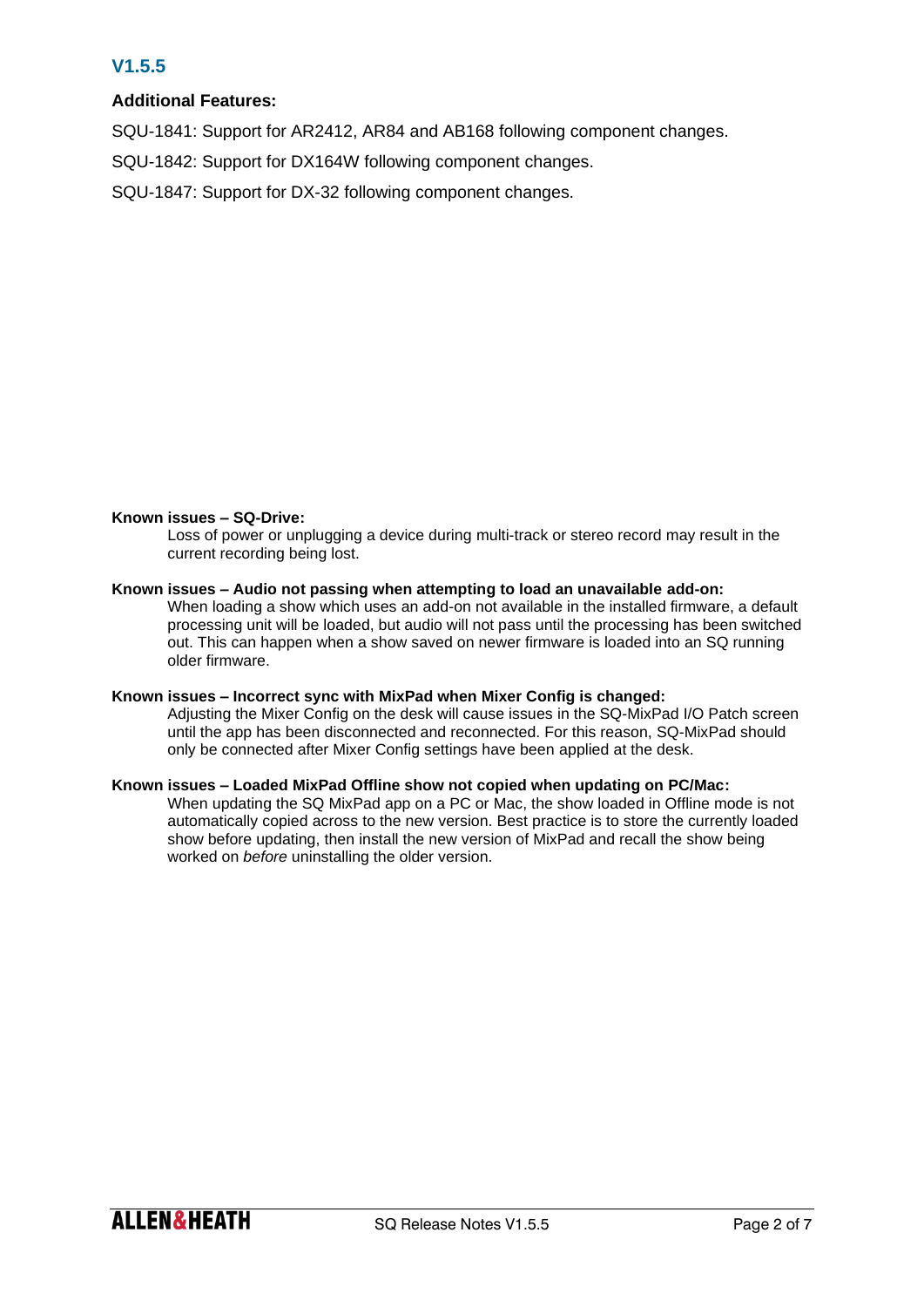# **Previous Versions**

# **V1.5.4** Maintenance release

- Support for GX4816 and DX168 hardware following component changes.
- ID-1833: Input channels assigned to AMM when muted now display meter correctly.
- ID-1763: AMM fader positions display correctly after switching overview sections.
- ID-1762: Correct number of slots shown when using MixPad to switch number of AMM's.
- ID-1765: On-screen keyboard no longer closes on multi-touch.
- ID-1817: Copy/Paste/Reset on Scene list respects User Permissions.

#### **V1.5.3** Maintenance release

Support for latest SQ hardware following component changes.

#### **V1.5.2** Maintenance release

- Support for SQ MADI option card.
- ID-1807: 'Loading' text added to SQ-Drive multitrack screen.
- ID-1814: Potential control layer freeze when simultaneously viewing RTA on PEQ, using SQ-Drive and introducing lots of control messaging.
- ID-1816: Incorrect labelling of FX Return channels after re-patching.
- ID-1820: SQ-Drive recording FX Return files not created after re-patching.

#### **V1.5.1** Maintenance release

- ID-1782: Display may freeze when viewing RTA on PEQ whilst using SQ-Drive.
- ID-1779: Noises on local input sockets presenting on small number of units.
- ID-1804: Multitrack recording to SQ-Drive could stall in some circumstances.
- ID-1794: 'Socket used' indication incorrect in I/O screen when patching Direct Outs to ME.
- ID-1793: Talkback output to ME unlabelled resulting in incorrect auto assignment.
- ID-1792: NRPN fader law not recalled correctly on system reboot.
- ID-1778: SQ-Drive stereo record meters incorrectly labelled.
- ID-1596: DT preamp control can be lost when soft rebooting Dante V2 option card.

#### **V1.5.0** Feature release

- New add-ons available: Bucket Brigade Delay, Echo, Hypabass.
- 'Channel RTA' added for PEQ and GEQ.
- 48kHz USB option (USB-B and SQ-Drive).
- Record/playback up to 32 channels to/from SQ-Drive.
- Record only patched channels to SQ-Drive.
- USB Meters screen.
- DCA Spill function including 'Spill On Sel' option.
- Additional DCA options for Global and Scene recall filters.
- HPF/LPF options on PEQ.
- Input channel HPF slope options.
- 'Safe' Patching switch option.
- 1-to-1 block patching on I/O screen.
- Show channel delay in Milliseconds, Samples, Meters or Feet (with air temperature variable).
- Higher resolution control for channel delays.
- FX Screen follow Sel option.
- Current Mix/DCA Spill displayed on-screen.
- NRPN Fader Law 'Audio Taper' option.
- Auto network IP address assignment.
- Support for V2 Dante Option Card.
- SQ-MixPad additions Full RTA support, 3 instances, New Routing screen, Online AMM control, Online insert setup, Online scene management, Safe patching, Offline Scene and Library management, Offline 'share' function, 'URL Hook' added.
- New soft control additions DCA Spill (SoftKey, Soft Rotary Key, Footswitch), SQ-Drive Arm/Rec/Stop, FX Mute (Soft Rotary Key).
- ID-1577: Updates to De-Esser add-on including new filters.
- ID-1546: Patchable talkback output (post 'Talk' key).
- ID-1497: Default name added to factory libraries.
- ID-1696: Soft Control option lists sorted alphabetically.
- ID-1033: SQ-Drive store recorded channel name in file metadata.
- ID-1011: Indication of used socket in I/O screen.
- ID-1394: I/O screen local AES output socket control enabled.
- ID-954: Use reset key with pan control for L-C-R switching.
- ID-1758: 'Next Scene:' persistent through mix config change.
- ID-1675: SQ-Drive Current track remains selected after 'Play Single'.

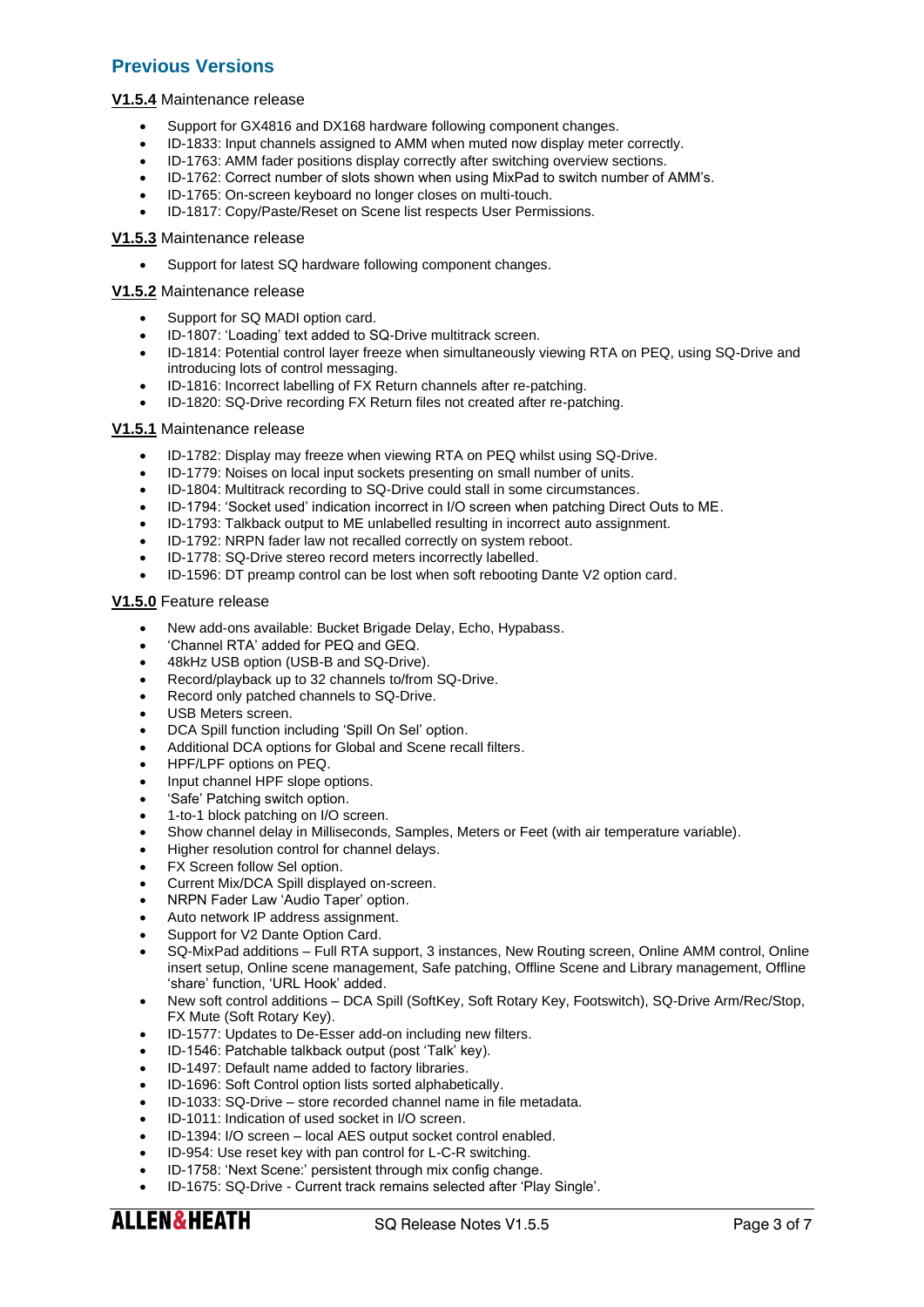- ID-1655: Soft Rotary Keys set to mute now indicate Mute Group/DCA muting.
- ID-1654: Soft Rotarys set to FX parameter correctly illuminate when available.
- ID-1564: Tie Lines patched to ME now contain identifiers.
- ID-1498: PAFL and Talkback settings included in Role resets.
- ID-1550: DynEQ/MultiBD removed possibility to control a non-visible parameter.
- ID-1527: Pending ganging changes discarded on any change to mixer config.
- SQ4You-190: Group wheel indicator added when a channel is muted.
- SQ4You-192: Channels can be controlled whilst muted.
- ID-1749: Unused FX Sends removed from CH to All Mix.
- ID-1661: SoftKey SQ-Drive controls disabled when USB-B mode is active.
- ID-1620: MIDI NRPN's using MSB/LSB equal to 0x7F respond correctly.
- ID-1569: Incorrect name could be displayed in USB scene delete pop-up.
- ID-1555: 'Add-on unavailable' pop-up displays correctly when using SQ-MixPad 'Push'.
- ID-1535: SLink option card displays 'I/O card fitted' icon correctly on initial boot.
- ID-1595: Shutdown process could trigger SQ-Drive playback if paused.
- ID-1563: I/O screen channel name correct after channel library recall.
- ID-710: Changing playback files could generate audio artefacts in recording.

#### **V1.4.4** Maintenance release

• ID-1501: Factory reset could cause incorrect marking of scene storage location states.

# **V1.4.3** Maintenance release

- ID-1558: Channel Name and Colour now update throughout system on library item recall.
- ID-1552: Members no longer removed from gang after MixPad push and scene recall.
- ID-1559: Surface Master fader correctly linked to MixPad when in GEQ Fader Flip.
- ID-1553: 'Hall Choral HF' FX Preset 'Ref Detail' value corrected.
- ID-1562: Fixed V1.4.2 FPGA image which caused unwanted noise on some units.

# **V1.4.2** Maintenance release

- ID-1528: Added labelling to MultiBD4 LM band.
- ID-1543: Multiple DAW methods added to SysEx naming via DAW Control Driver.
- ID-1532: CH to All Mix now works on ganged channels.
- ID-1529: MultiBD 'Link' and 'Rel' functions fixed.
- ID-1540: DynEQ4, and MultiBD metering corrected.
- ID-1526: PEQ Library HPF recall corrected.
- ID-1525: Subnet mask for static address can be edited.
- ID-1523: Input gangs now function with 12 members.

#### **V1.4.1** Maintenance release

- ID-1504: Insert state correctly translated from previous firmware revisions.
- ID-1508: USB libraries can be transferred when there is no stored user library on console.
- ID-1492: DynEQ master trim meter level corrected.
- ID-1493: MultiBD3 and MultiBD4 master trim meter corrected.
- ID-1426: SoftKey and Footswitch Scene Recall scene list updates correctly.

# **V1.4.0** Feature release

- New add-ons available: DeEsser, Multiband Compressors (MultiBD3/MultiBD4), Dynamic EQ (DynEQ4).
- Ganging.
- Per-scene recall filters.
- USB Scene and Library archiving.
- Copy Paste Reset of Scenes and Per-scene recall filters.
- IO Page socket control.
- Sync Mode for SQ-MixPad connection.
- MIDI NRPN control of Levels, Panning/Balance, Mutes, Assignments, SoftKeys.
- Mono matrix option.
- Preamp on surface option.
- Processing screen follows surface option.
- PEQ band follows screen option.
- Name/Colour options in channel library.
- HPF option in PEQ library.
- New soft control additions MIDI program changes, note on/off, Listen Level.
- SQ-MixPad additions Offline mode, follow SQ channel/mix options, PAFL setup, channel routing screen.
- Support for DX32 modular expander added.
- Global recall filters re-organised and extended.
- SQ-Drive performance metering.

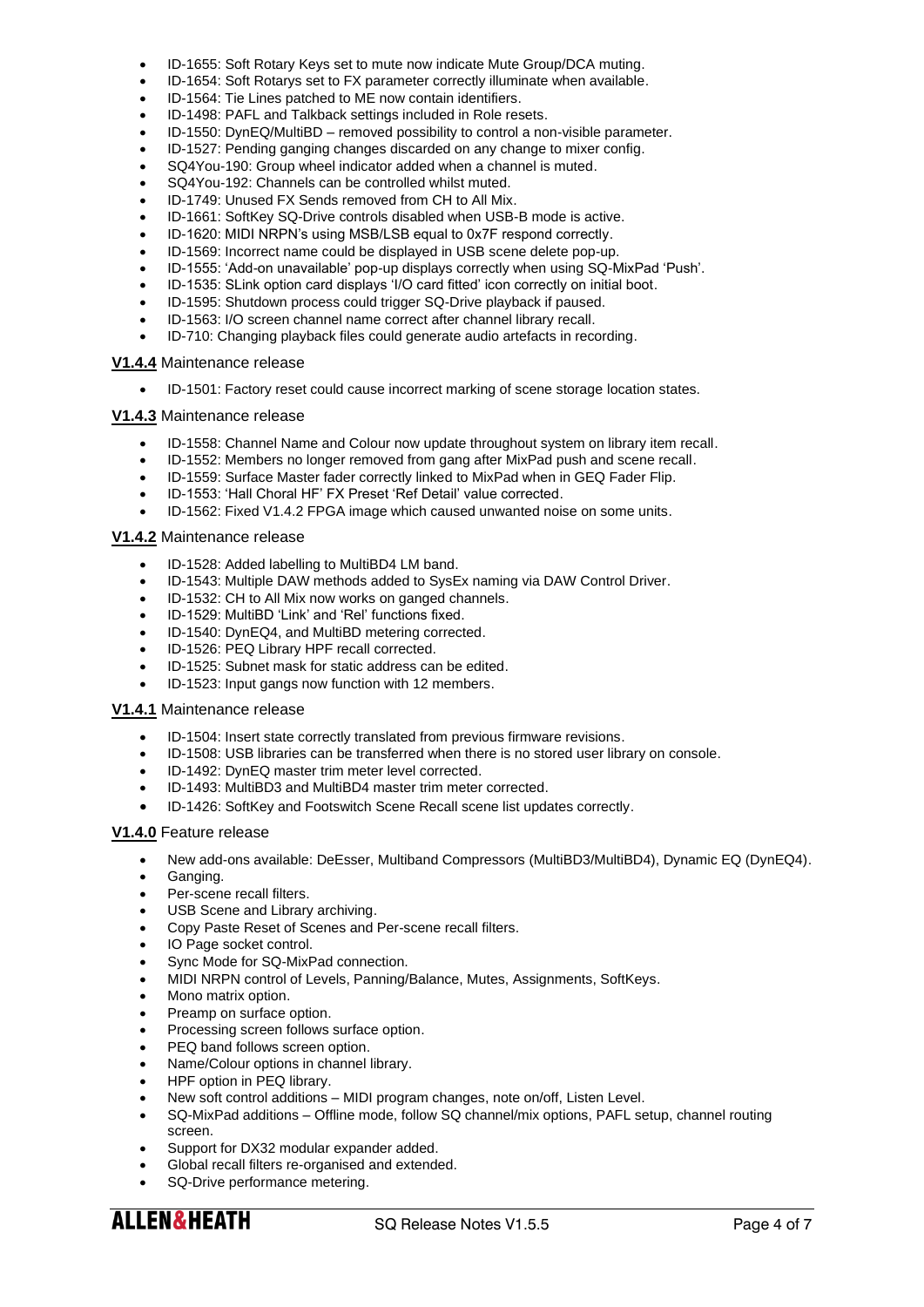- RTA peak band indication in GEQ Fader Flip.
- Socket number displays on channel LCD display.
- Channel and strip numbers added to strip assign.
- Touch scrolling added to all on-screen lists.
- ID-1201: Channel ms delay control improved.
- ID-1227: Compressor parallel path Dry/Wet control improved.
- ID-819: Channel mute time when engaging/disengaging PAD reduced.
- ID-620: Fader calibration process no longer requires rebooting.
- ID-720: Removed persistent metering when dSnake unit is disconnected.
- ID-1008: Mixer shutdown gracefully closes SQ-Drive recording.
- ID-1149: Reset Mix Settings button blocked correctly using user permissions.
- ID-1044: Input patch filtered when preamp recall blocked.
- ID-1266: SQ-Drive seek bar appears correctly on first launch of screen.
- ID-1276: SQ-Drive recording to maximum length no longer lists two recordings in playback.
- ID-565: Stereo insert left disconnects correctly when right send is repatched elsewhere.
- ID-1390: Corrected issue with incorrect output patching when switching mix stereo/mono.
- ID-894: Insert LED correctly displays status on scene recall.
- ID-807: FX Library items now contain Dry/Wet levels when stored as insert.
- ID-563: Insert point In/Out status persists when creating or editing.
- ID-1307: Correction to stereo flag when sending mix channels to a ME system.
- ID-364: Preamp surface control does not affect trim when Mix Ext In has no preamp available.
- ID-1339: AR84 Tie Line patching now persistent after power cycle.
- ID-1271: Routing screen now displays from LHS on opening.
- ID-1287: Fixed inconsistency in AFL/PFL on LR when switching output AFL setting.

#### **V1.3.2** Maintenance release

• ID-1280: Incorrect skins displayed for the two units of DEEP compressor 'Peak Limiter 76'.

# **V1.3.1** Maintenance release

- SQ-MixPad additions Control of DEEP compressor and GEQ plug-ins.
- ID-955: Fixed intermittent distortion on USB-B streaming on known systems with issues.
- ID-351: Reduced chance of dropout on USB-B streaming when using xHCI controllers.
- ID-730: Improved network buffer behaviour to better deal with bad connections to devices.
- ID-749: Reduced chance of desk freeze due to bad device connection on network.
- ID-1256: SQ-Drive Multitrack and stereo playback meters display only on the relevant SQ-Drive playback window.
- ID-1247: SQ-Drive Fixes for intermittent distortion on multitrack recordings.
- ID-1254: SQ-Drive Loading a multitrack for playback no longer causes issues with stereo playback.
- ID-1255: SQ-Drive Fixed issue where multitrack recording could stop seconds before the end of the file.
- ID-1203: DEEP Tube Stage Preamp metering now displays correctly when switching between stereo and mono channels.
- ID-1238: Solved issue with GUI layers being displayed out of sequence on screen.
- ID-1244: Solved issue where channels strips could display incorrectly when selecting mixes.
- ID-1252: Solved issue where channel name could be applied to incorrect channel when switching layers.

# **V1.3.0** Feature release

- Support of SLink and Waves cards added.
- Support for DX164-W added.
- New add-ons available: DEEP 16T, 16VU, Mighty, Opto and Peak Limiter 76 compressors. Proportional, DiGi and Hybrid GEQ's.
- New Listen bus with patchable outputs.
- Master fader 'Listen Level' mode.
- Reset Mix Settings roles.
- Tie Line patching.
- Input Patch Libraries.
- External In to PAFL.
- Patchable PAFL output.
- User permissions.
- Compressor 'Ducker Mode' added.
- Extra Soft Rotary options including MIDI, assignable Soft Rotary key functions, plus the addition of displayed values and display using the 'View' key.
- Touch and drag control of PEQ.
- SQ-MixPad additions User permissions, I/O Patching, FX parameter and SigGen control.
- ID-1002: USB drives with file systems other than FAT can now be formatted by the SQ mixer.

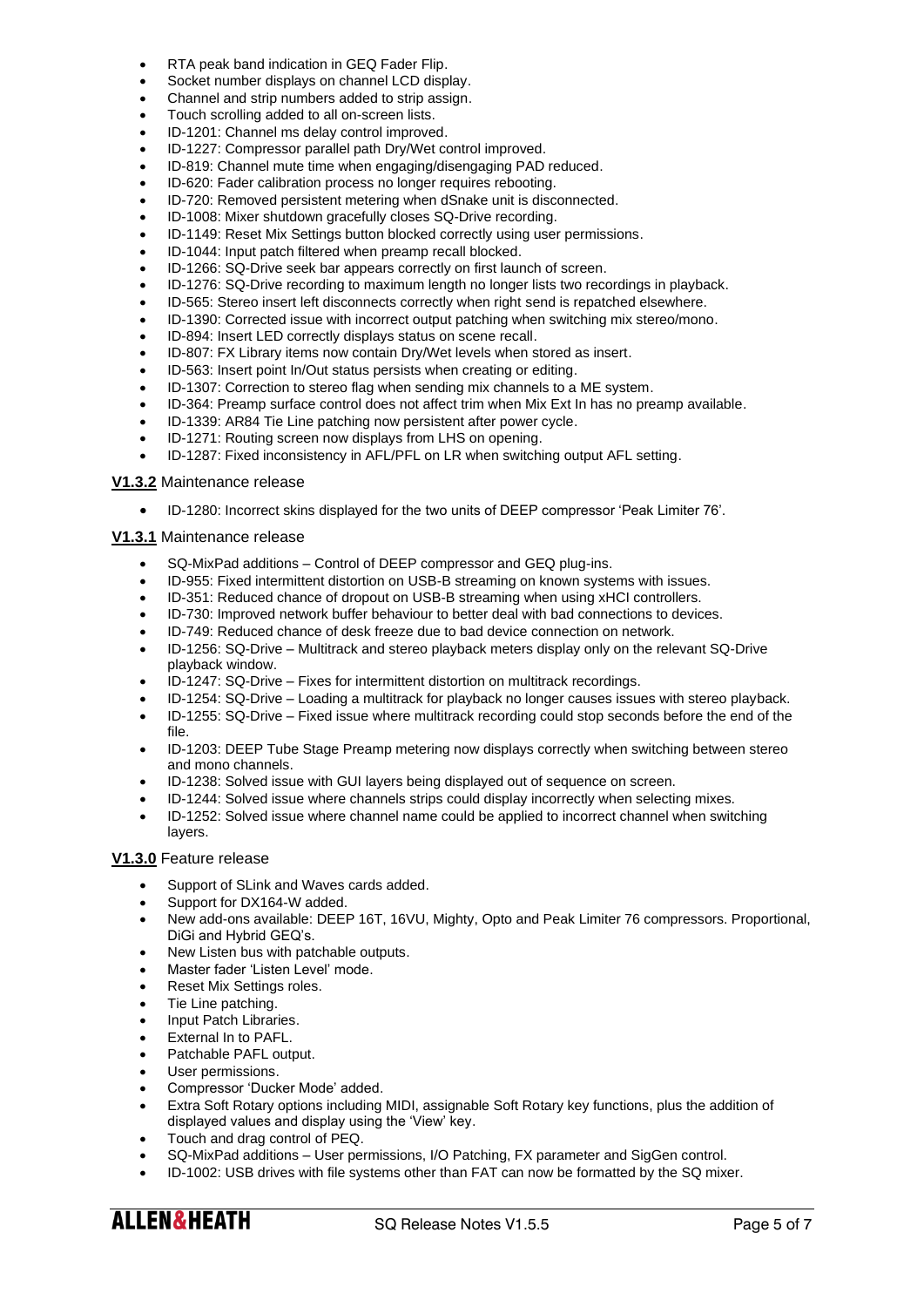- ID-831: SQ-Drive extended file type support for .wav files.
- ID-1007: SQ-Drive added error reporting for drive faults and invalid formats.
- ID-222: Improved/increased touch areas for on-screen buttons and parameters.
- ID-914: AMM strip colour matches channel colour.
- ID-384: SQ-Drive faster show storage.
- ID-930: AMM Scene Safe icon could be incorrect after reboot.
- ID-932: Audio present on left side of a stereo output when setting output balance to hard right.
- ID-925: Scale and acceleration of Soft Rotary controls improved.
- ID-919: Stereo playback from SQ Drive could occasionally become distorted after a Show recall or power cycle.
- ID-454: PAFL Follow Mix behaviour corrected when changing the setting after selecting a mix to PAFL.
- ID-1108: Signal on SLink channels 17-24 could have reduced level when in dSnake mode.
- ID-1114: SQ-Drive corrected stop button and seek position behaviour when stopped.
- ID-1035: SQ-Drive corrected seek position behaviour during playback.
- ID-1021: SQ-Drive correctly display elapsed and remaining times whilst paused.
- ID-1032: SQ-Drive continue track playback whilst a new track is selected.
- ID-466: SQ-Drive multiple improvements including wrap-around (play all) behaviour, current track display, and appearance of controls.
- ID-772: USB source now correctly stored with show.
- ID-606: Soft Rotary displays now correctly update when changing names.
- ID-479: LF and HF Width rotary control now updates illumination correctly to show when shelf mode has been engaged or disengaged.
- ID-641: Corrected Soft Rotary key illumination when used for Pad or Polarity.
- ID-921: Soft Rotary set to main level has persistent display when no channel is selected.

# **V1.2.2** Maintenance release

• Support for SQ Dante card added.

# **V1.2.0** Feature release

- D-Classic Automatic Mic Mixing added.
- Support for DX-Hub.
- 'Chorus' and 'Noo Phaser' FX units added.
- Assignable Channel Colours.
- Factory Processing Libraries added.
- Input to PAFL source point selection added.
- ID-839: Fix UDP port numbers to allow port forwarding.
- ID-784: Match Frequency and Width values on PEQ screen to hardware.
- ID-739: Add categories to FX Library.
- ID-447: Enable selection of 'Processing' or 'Routing' screen key before selecting channel.
- ID-852: Channel settings recalled incorrectly when changing channel stereo status.
- ID-812: Stereo width changes can cause issues when switching channels back to mono.
- ID-804: AR/AB units can dropout or enter update mode.
- ID-803: Static IP settings not updating correctly.
- ID-723: Changing gate sidechain source from 'self' on SLink input channel mutes audio.
- ID-726: Selecting PAFL on SQ-MixPad changes 'Sel' on surface.
- ID-721: 'PAFL Follow Mix' does not work in 'Fader Flip' mode.
- ID-468: Master fader does not update when level changed on SoftRotary.
- ID-437: Next scene does not update after scene name change.
- ID-634: Surface can freeze with bad connection to SQ-MixPad app.

# **V1.1.0** Feature release

- 'Tube Stage' DEEP Preamp model added.
- Support for SQ-MixPad app added.
- ID-536: Library closes on recall.
- ID-478: Unassign button added to Insert screen.
- ID-626: PAFL of mix channels sourced pre-delay.
- ID-702: Group routings non-persistent.
- ID-290: Secondary Remote Audio Units enumerated correctly.
- ID-686: AR84 supported as only connected device.
- ID-713: Fix for DX preamp control.
- ID-616: Provision of firmware updates to AR Remote Audio Units.
- ID-722: I/O patching now shows 'live' patching to non-preamp connections.
- ID-714: Input fader now updates correctly when mixing to group.

# **V1.0.1** Maintenance release

ID-704: I/O screen updates to improve usability.

**ALLEN&HEATH**